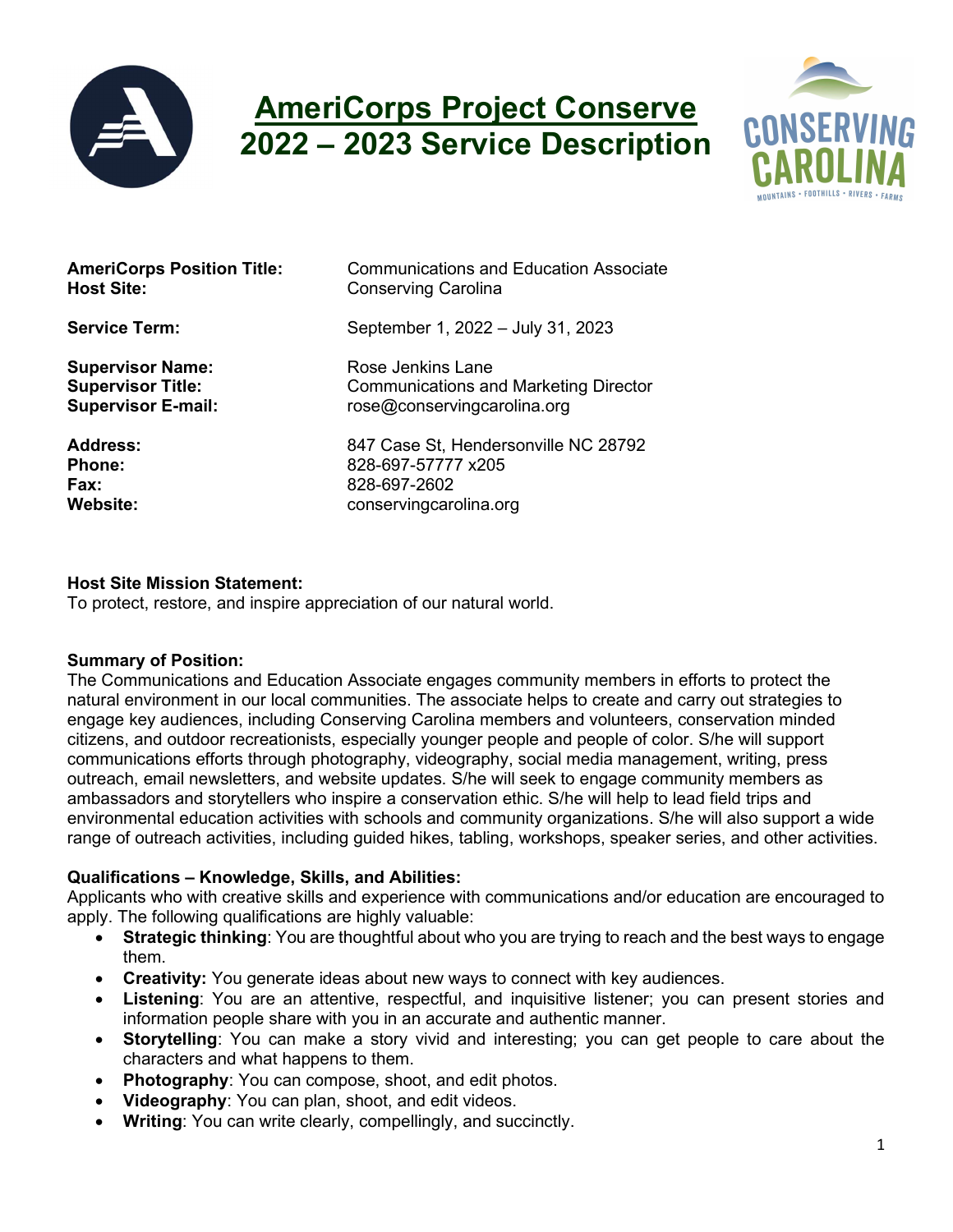- Graphic design: You can make materials look good and engage the viewer. You are proficient in or willing to learn graphic design tools such as Canva Adobe Photoshop, Adobe InDesign, or Adobe **Illustrator**
- Digital platforms: You are familiar with online channels and publication tools. You quickly learn the skills you need to use new platforms. You have experience using some or all of the following: Facebook, Instagram, Twitter, Wordpress, Constant Contact.
- Education: You are good with kids. You can get their attention and provide them with meaningful learning experiences.
- Public Speaking: You can address a group, hold their attention, and communicate clearly when speaking.
- Responsiveness: You consider feedback and results and you continuously refine your approach.
- Teamwork: You work well as part of a team, while fulfilling your individual responsibilities.
- Accountability: You have a strong work ethic, you're organized, and you manage your time well.

## Preferred Service Hours / Weekly Schedule:

Typically M-F, 9 a.m – 5 p.m with frequent weekend availability required. Weekend hours can be compensated with time off during the week.

## Position Responsibilities and Duties

## Conservation Education: 100%

- Inform and carry out strategies to engage key audiences, which include Conserving Carolina members and volunteers, outdoor recreationists, and conservation minded citizens, while expanding our outreach to involve more young people and people of color.
- Share stories about Conserving Carolina's work as well as the community members we work with, though writing, photography, videography, and/or other media.
- Involve community members as ambassadors and storytellers, who inspire others to care for the local environment.
- Shoot and edit photos and/or videos to engage people in Conserving Carolina's work.
- Write materials such as articles, press releases, and website content to educate people about conservation.
- Provide graphic design for materials such as invitations, advertisements, flyers, posters, and displays to educate people about conservation.
- Provide content for our "Habitat at Home" campaign, which educates people about how they can improve natural habitat where they live.
- Manage social media accounts, including Facebook, Instagram, and Twitter.
- Produce email newsletters.
- Update Conserving Carolina's website.
- Lead field trips to conservation lands, in partnership with local schools.
- Provide environmental education activities for community partners, which may include libraries, after-school programs, nonprofit organizations, and/or scouting groups.
- Publicize Conserving Carolina events.
- Support outreach events, which may include guided hikes, outings, tabling, workshops, film screenings, speaker series, and other activities.